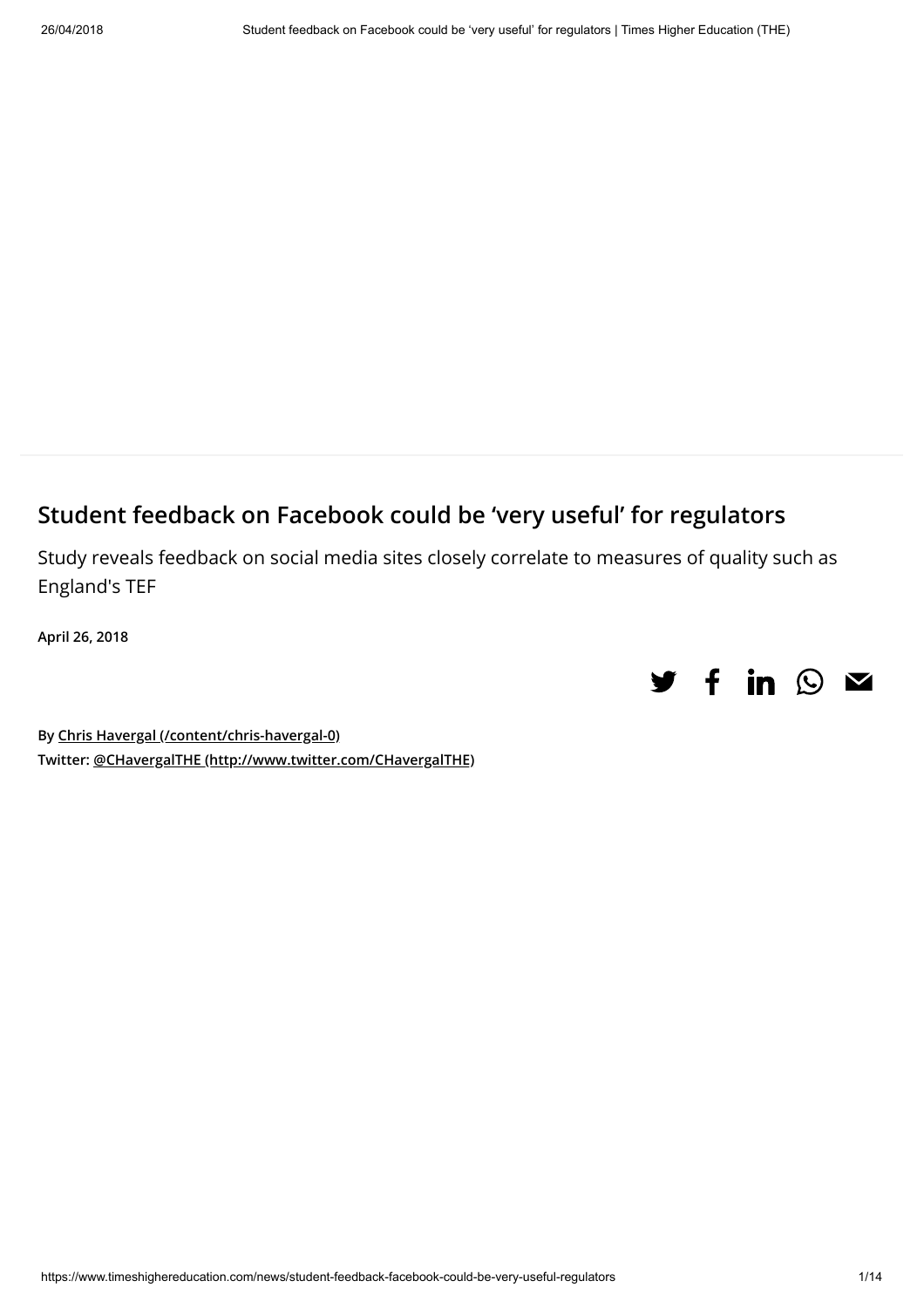

Source: Getty

Students have a fondness for sharing their views about their universities online, whether they are sounding off or singing its praises. And a new study suggests that, far from being meaningless chatter, this feedback offers a remarkably accurate guide to an institution's performance.

The research, presented at the annual conference of the UK's Quality Assurance Agency this week, even suggests that monitoring students' online feedback could form an important part of higher education's regulatory regime.



[\(/news/are-researchers-](https://www.timeshighereducation.com/news/are-researchers-wreaking-revenge-on-rate-my-professors)

[Are researchers wreaking revenge on Rate My Professors?](https://www.timeshighereducation.com/news/are-researchers-wreaking-revenge-on-rate-my-professors) (/news/are-researchers-wreaking-revenge-on-rate-myprofessors)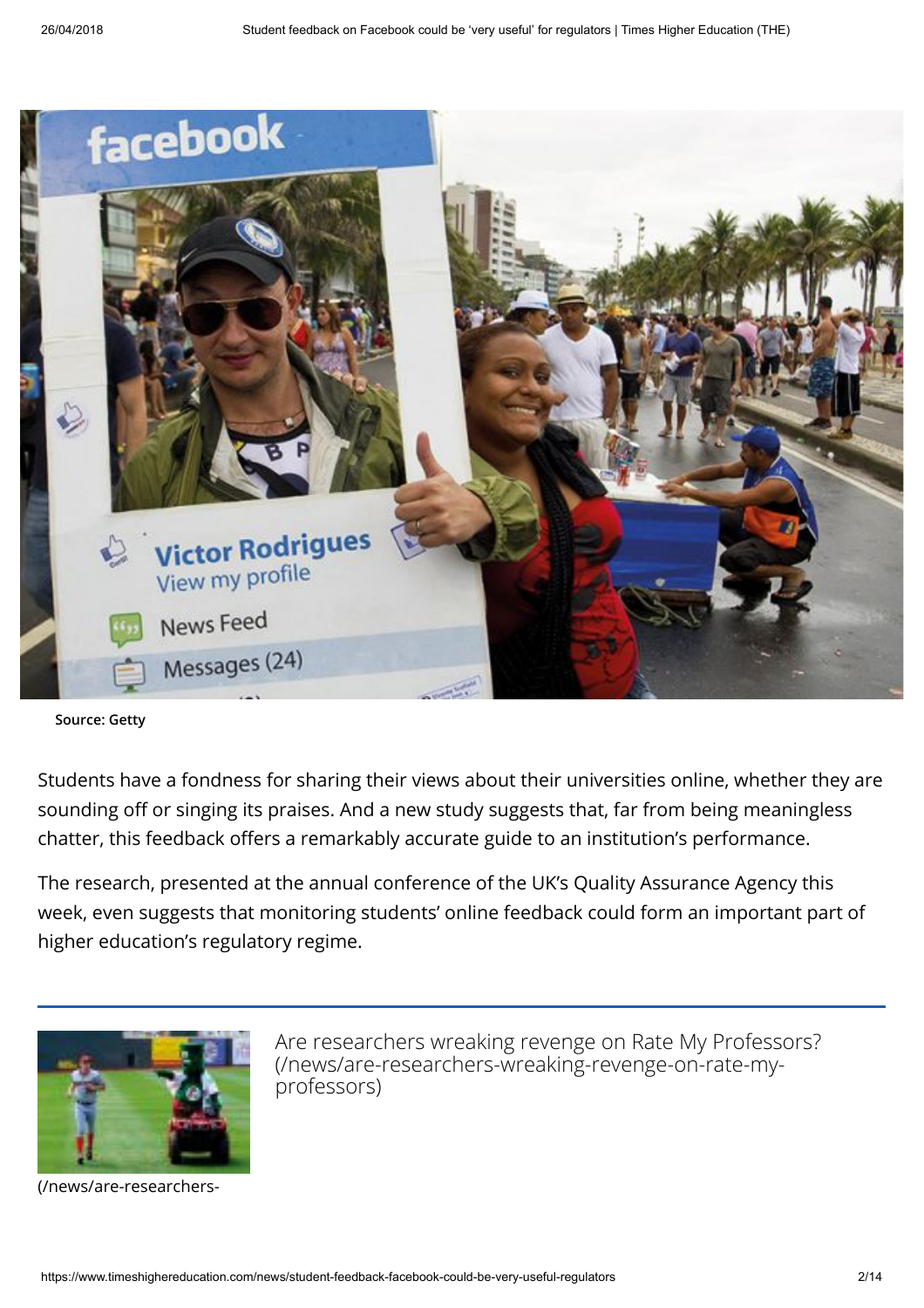[wreaking-revenge-on-rate](https://www.timeshighereducation.com/news/are-researchers-wreaking-revenge-on-rate-my-professors)my-professors)

[READ MORE](https://www.timeshighereducation.com/news/are-researchers-wreaking-revenge-on-rate-my-professors)

Alex Griffiths, a research officer at LSE's' Centre for Analysis of Risk and Regulation, collected more than 200,000 anonymised student ratings that score UK higher education providers on a one-to-five scale from three data sources: Facebook, Whatuni and StudentCrowd.

Not only did these reveal a relatively positive view of institutions' performance – the average score on the platforms was 4.33, 4.11 and 4.08 respectively – the creation of an overall "collective judgement" score revealed that the ratings were closely correlated with established measures of quality in the sector.

For example, the average rating for English providers that met requirements in their annual provider review, formerly operated by the Higher Education Funding Council for England, was 4.19; while the mean for institutions that needed an action plan to pass was 4.05.

Meanwhile, the average score for institutions that secured a "gold" rating in the teaching excellence framework was 4.32; while for "silver" providers it was 4.17, and for "bronze" campuses it was 4.13.

Dr Griths also found a correlation between the ratings and providers' overall satisfaction scores in the National Student Survey.

He suggested that unsolicited online feedback could play an important role in sector regulation in an era when there is strong demand for student-focused and timely information on sector performance, but there is little appetite for new, burdensome data collections.

### Dr Griffiths, whose previous research

[\(http://qualitysafety.bmj.com/content/early/2017/09/25/bmjqs-2017-006847\)](http://qualitysafety.bmj.com/content/early/2017/09/25/bmjqs-2017-006847) has revealed how social media feedback could predict the results of UK hospitals' Care Quality Commission ratings, was even able to calculate month-by-month averages of student ratings. These revealed that students are most satisfied with their universities over the summer and in the first weeks of term, before slumping around Christmas, rising through January and February, and then hitting their lowest point during March and April, coinciding with institutions' examination and assessment periods.

Dr Griffiths told Times Higher Education that his findings reflected the theory of the "wisdom of crowds" which states that, even if the majority of people in a group are not especially wellinformed or rational, large groups can be remarkably insightful under the right circumstances.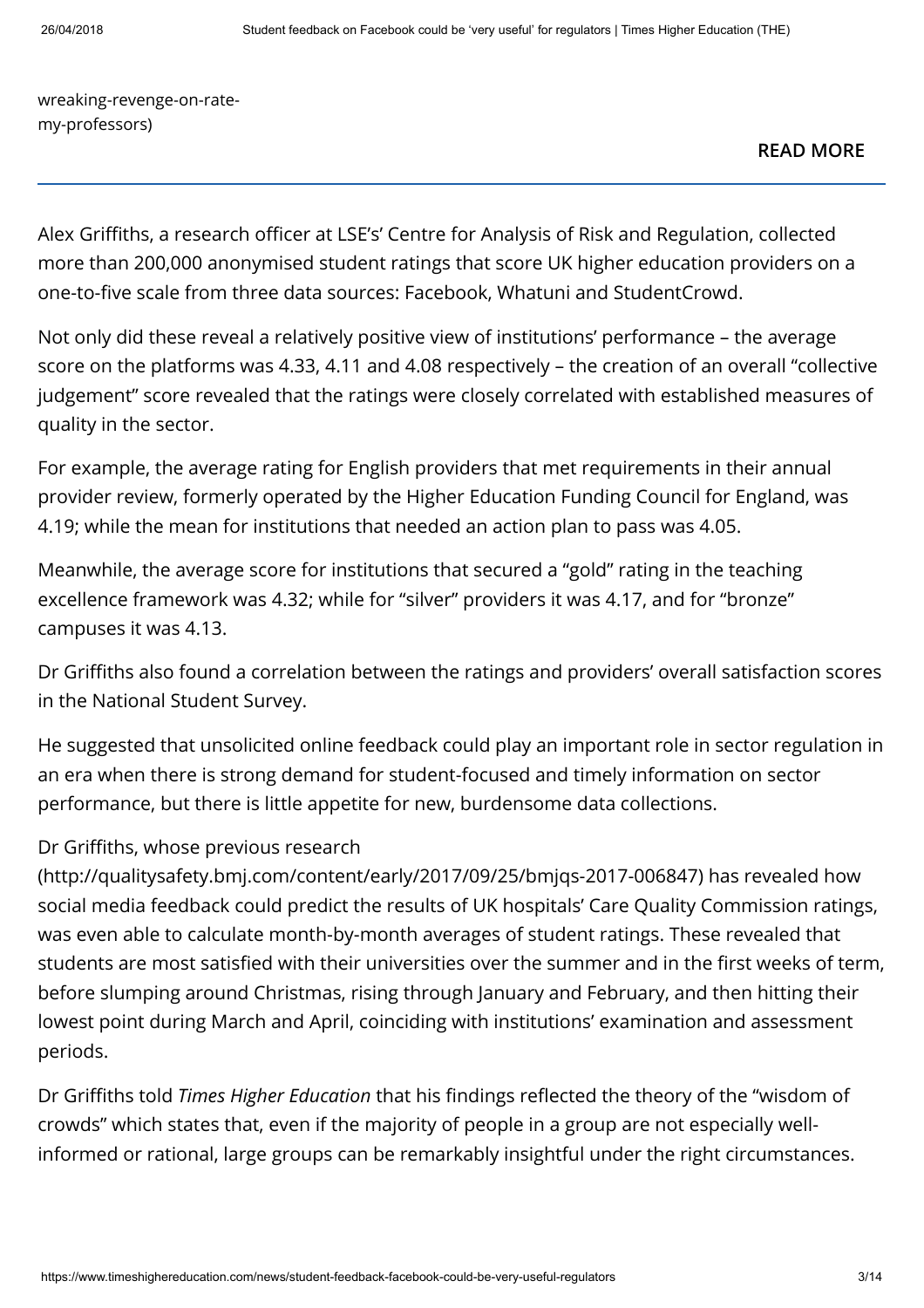He argued that online feedback could be a "very useful guide" for a regulator, or for a university seeking to improve its performance.

"We would never suggest that this gets used in isolation by a regulator to take action, but it could be one part of their toolbox," Dr Griffiths said. "It can certainly throw up suggestions of where there might be concerns.

"What is advantageous is that this data is available on a daily basis, so you don't have to wait for a whole year for data."

Will Naylor, the QAA's director of colleges and alternative providers, said that, while online data were "unlikely to supersede the need for formal measures" of standards, "they may give universities and colleges more opportunities for organisational learning and improving the student experience".

But Mr Naylor added: "First we need to do more work, including to assess whether students would accept the use of feedback data for this purpose."

[chris.havergal@timeshighereducation.com \(mailto:chris.havergal@timeshighereducation.com\)](mailto:chris.havergal@timeshighereducation.com)

Read more about: [Teaching and learning \(/policy/teaching-and-learning\)](https://www.timeshighereducation.com/policy/teaching-and-learning)

# RELATED ARTICLES



(/news/are-

[Are researchers wreaking revenge on Rate My Professors? \(/news/are](https://www.timeshighereducation.com/news/are-researchers-wreaking-revenge-on-rate-my-professors)researchers-wreaking-revenge-on-rate-my-professors) July 19, 2017

[researchers-wreaking-revenge-on](https://www.timeshighereducation.com/news/are-researchers-wreaking-revenge-on-rate-my-professors)rate-my-professors)



(/news/academics-blame[vindictive-students-poor-course](https://www.timeshighereducation.com/news/academics-blame-vindictive-students-poor-course-evaluations)evaluations)



[\(/news/growing-evidence-anti-](https://www.timeshighereducation.com/news/growing-evidence-anti-female-bias-student-surveys)

Academics blame 'vindictive' students for poor course evaluations [\(/news/academics-blame-vindictive-students-poor-course-evaluations\)](https://www.timeshighereducation.com/news/academics-blame-vindictive-students-poor-course-evaluations)

October 27, 2016

Growing evidence of anti-female bias in student surveys [\(/news/growing-evidence-anti-female-bias-student-surveys\)](https://www.timeshighereducation.com/news/growing-evidence-anti-female-bias-student-surveys) August 14, 2016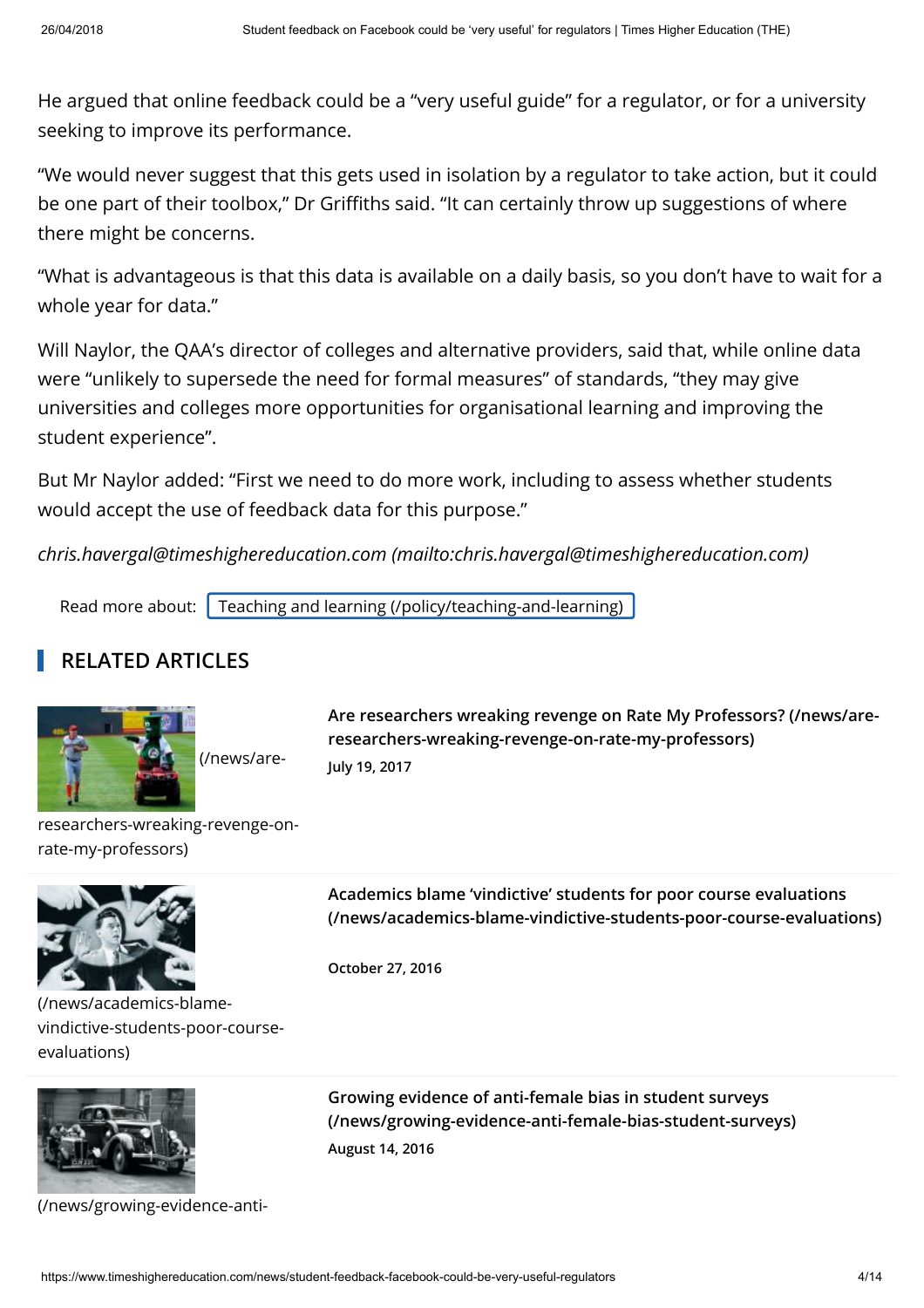#### [female-bias-student-surveys\)](https://www.timeshighereducation.com/news/growing-evidence-anti-female-bias-student-surveys)



[\(/comment/student-evaluations](https://www.timeshighereducation.com/comment/student-evaluations-teaching-no-measure-tef)teaching-no-measure-tef)



Student evaluations of teaching: no measure for the TEF [\(/comment/student-evaluations-teaching-no-measure-tef\)](https://www.timeshighereducation.com/comment/student-evaluations-teaching-no-measure-tef) June 9, 2016

Risk-based quality assessment 'cannot work', study concludes [\(/news/risk-based-quality-assessment-cannot-work-study-concludes\)](https://www.timeshighereducation.com/news/risk-based-quality-assessment-cannot-work-study-concludes)

November 26, 2015

[based-quality-assessment-cannot](https://www.timeshighereducation.com/news/risk-based-quality-assessment-cannot-work-study-concludes)work-study-concludes)

## HAVE YOUR SAY

#### Comment \*

Please make sure that your comment does not contravene our [terms and conditions \(/terms-and-conditions/\)](https://www.timeshighereducation.com/terms-and-conditions/). Update your username to use in public-facing parts of the site, such as commenting on articles [here \(/user\)](https://www.timeshighereducation.com/user).

Submit comment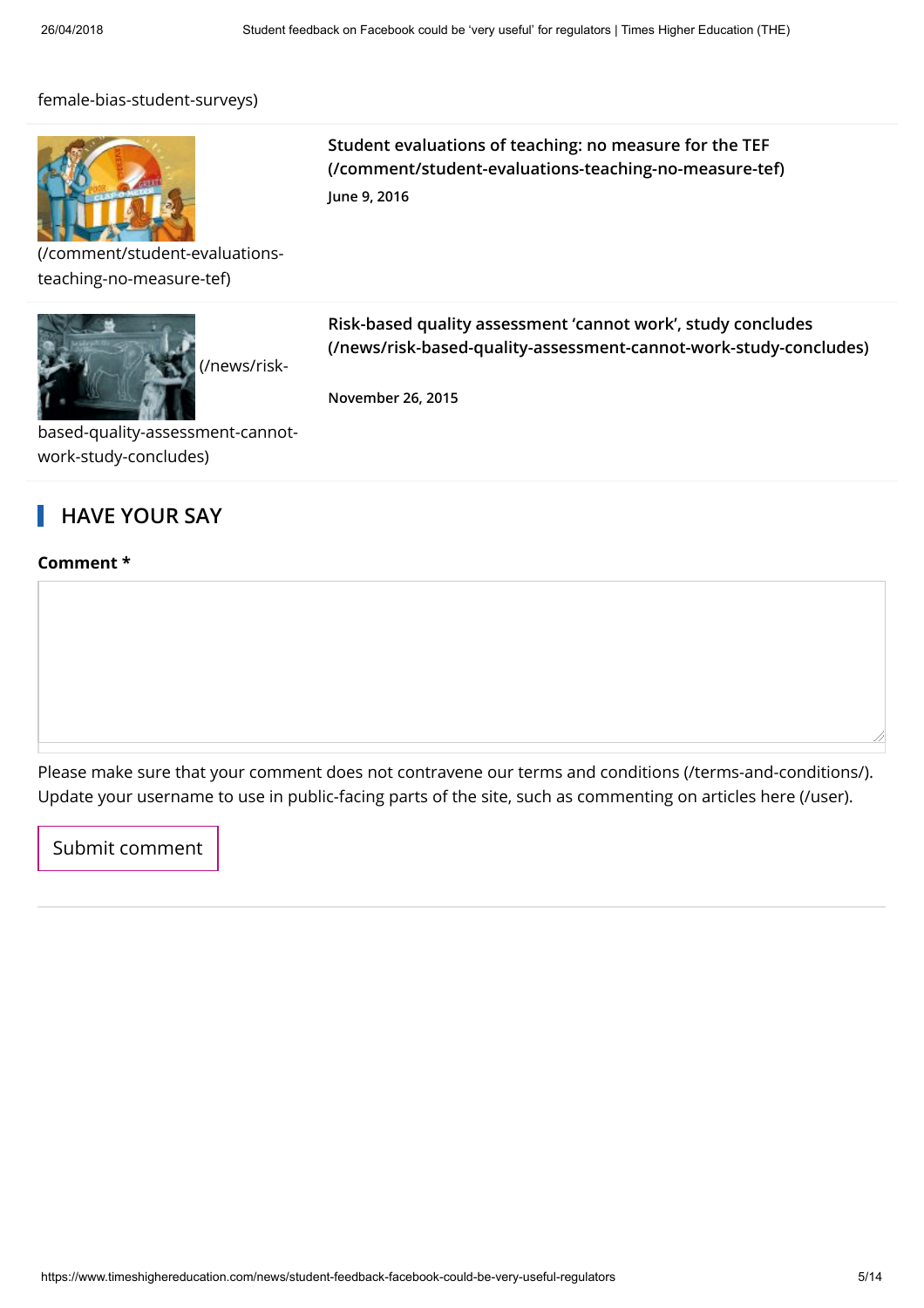### FEATURED JOBS

Phd Fellowship at the Department of Computer Science [\(//www.timeshighereducation.com/unijobs/listing/79848/?](https://www.timeshighereducation.com/unijobs/listing/79848/?trackid=10) trackid=10)

NORWEGIAN UNIVERSITY OF SCIENCE & TECHNOLOGY -NTNU

Senior Lecturer in Marketing [\(//www.timeshighereducation.com/unijobs/listing/79817/?](https://www.timeshighereducation.com/unijobs/listing/79817/?trackid=10) trackid=10) UNIVERSITY OF STRATHCLYDE

[Subject Manager \(Studies in Language and Literature / Language](https://www.timeshighereducation.com/unijobs/listing/79823/?trackid=10) Acquisition) (//www.timeshighereducation.com/unijobs/listing/79823/? trackid=10) INTERNATIONAL BACCALAUREATE

Lecturer in Design History and Theory [\(//www.timeshighereducation.com/unijobs/listing/79803/?](https://www.timeshighereducation.com/unijobs/listing/79803/?trackid=10) trackid=10) YORK ST JOHN UNIVERSITY

Lecturer in Business and Economics [\(//www.timeshighereducation.com/unijobs/listing/79816/?](https://www.timeshighereducation.com/unijobs/listing/79816/?trackid=10) trackid=10) THE UNIVERSITY OF HONG KONG

[See all jobs \(//www.timeshighereducation.com/unijobs/listings/\)](https://www.timeshighereducation.com/unijobs/listings/)

# Looking for the next step in your career?

Job title, keywords or company name

Location

Search Jobs



ONTNU



International Baccalaureate<br>Baccalauréat International Bachillerato Internacional





https://www.timeshighereducation.com/news/student-feedback-facebook-could-be-very-useful-regulators 6/14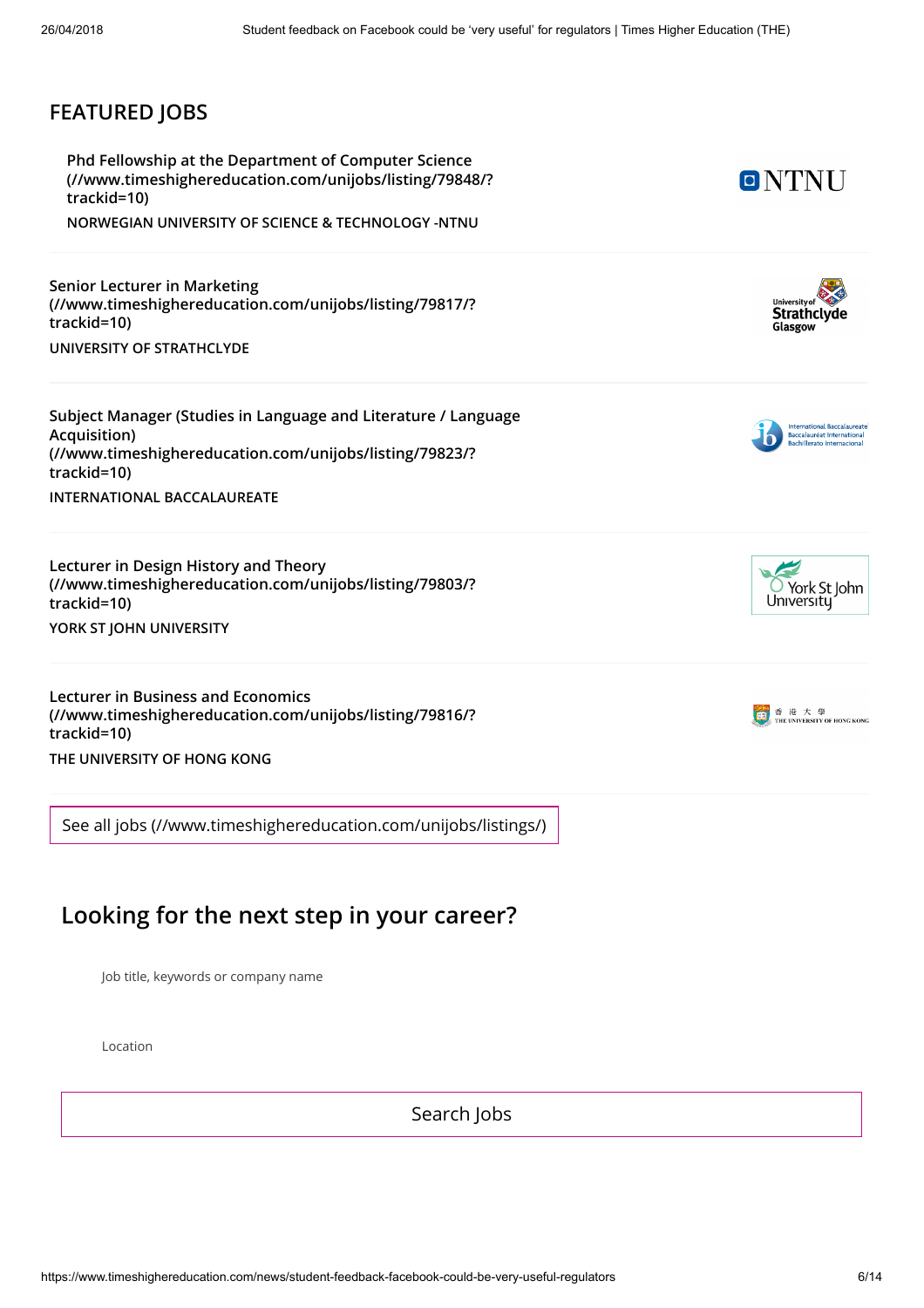

[\(/hub/higher-education-academy/p/teaching-masterclass\)](https://www.timeshighereducation.com/hub/higher-education-academy/p/teaching-masterclass)

[Teaching Masterclass \(/hub/higher-education-academy/p/teaching](https://www.timeshighereducation.com/hub/higher-education-academy/p/teaching-masterclass)masterclass)

# Feedback shows HEA teaching masterclass makes a difference in China

Promoted by Teaching Masterclass

## MOST VIEWED

...



[\(/news/three-years-campus-](https://www.timeshighereducation.com/news/three-years-campus-should-not-be-norm-england-says-minister)

Three years on campus 'should not be norm' in England, [says minister \(/news/three-years-campus-should-not-be](https://www.timeshighereducation.com/news/three-years-campus-should-not-be-norm-england-says-minister)norm-england-says-minister)

April 24, 2018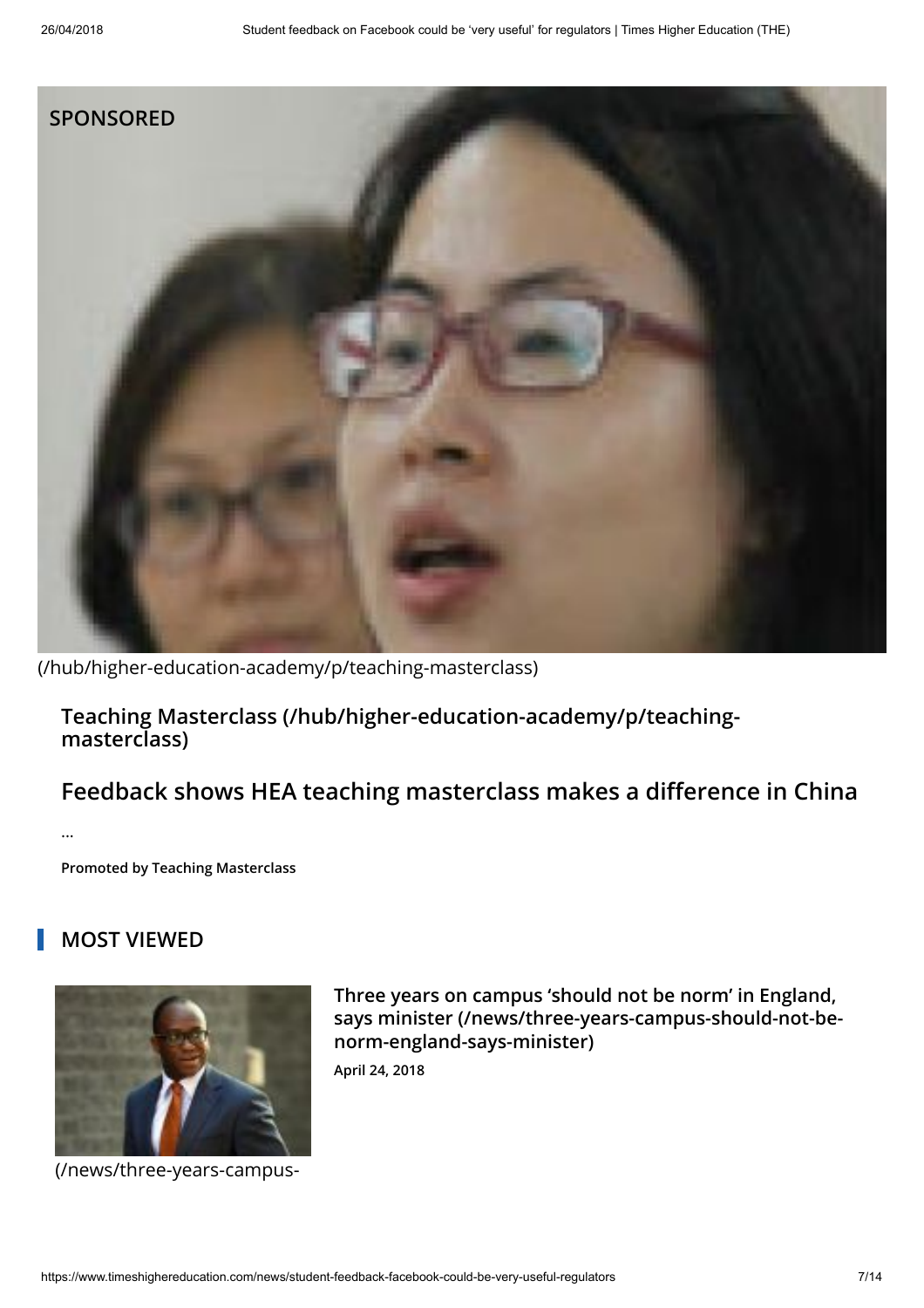## should-not-be-norm[england-says-minister\)](https://www.timeshighereducation.com/news/three-years-campus-should-not-be-norm-england-says-minister)



[Best universities in the UK \(/student/best-universities/best](https://www.timeshighereducation.com/student/best-universities/best-universities-uk)universities-uk) September 5, 2017

(/student/best[universities/best-universities](https://www.timeshighereducation.com/student/best-universities/best-universities-uk)uk)



[Best universities in the United States \(/student/best](https://www.timeshighereducation.com/student/best-universities/best-universities-united-states)universities/best-universities-united-states) September 5, 2017

(/student/best[universities/best-universities](https://www.timeshighereducation.com/student/best-universities/best-universities-united-states)united-states)



(/student/best[universities/best-universities](https://www.timeshighereducation.com/student/best-universities/best-universities-australia)australia)

[Best universities in Australia \(/student/best](https://www.timeshighereducation.com/student/best-universities/best-universities-australia)universities/best-universities-australia) September 5, 2017



[\(/student/best-](https://www.timeshighereducation.com/student/best-universities/best-universities-canada)

[Best universities in Canada \(/student/best](https://www.timeshighereducation.com/student/best-universities/best-universities-canada)universities/best-universities-canada) September 5, 2017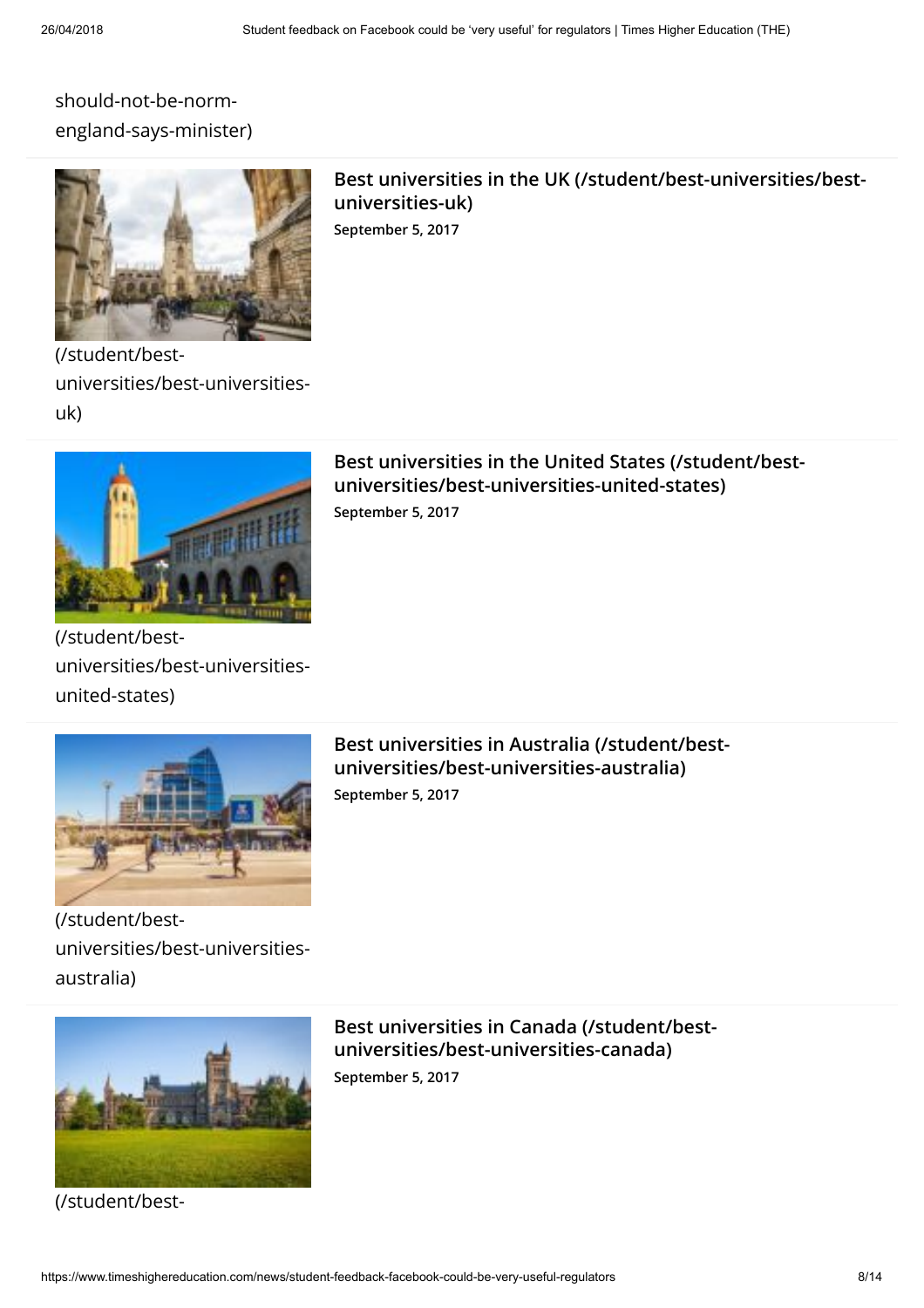[universities/best-universities](https://www.timeshighereducation.com/student/best-universities/best-universities-canada)canada)

### MOST COMMENTED



[\(/blog/uss-strike-why-i-wont](https://www.timeshighereducation.com/blog/uss-strike-why-i-wont-join-pensions-strike)join-pensions-strike)

#### [USS strike: why I won't join the pensions strike \(/blog/uss](https://www.timeshighereducation.com/blog/uss-strike-why-i-wont-join-pensions-strike)strike-why-i-wont-join-pensions-strike)

Qualified actuary and academic Nick Foster says the case for university pension reform cannot be ignored despite a brilliant anticuts PR campaign



#### V-c under fire for claiming Open University academics... (/news/v-c-under-fire-claiming-open-university-academicsdont-teach)

Peter Horrocks' comments about development of learning materials branded 'an attack on OU staff and the institution itself'

academics-dont-teach)

[claiming-open-university-](https://www.timeshighereducation.com/news/v-c-under-fire-claiming-open-university-academics-dont-teach)

(/news/v-c-under-fire-



PJ Thum's treatment will dampen Singaporean... [\(/opinion/pj-thums-treatment-will-dampen-singaporean](https://www.timeshighereducation.com/opinion/pj-thums-treatment-will-dampen-singaporean-academics-willingness-speak-out)academics-willingness-speak-out)

Politicians' disparagement of historian's research signals that alternative interpretations of the city state's past will not be tolerated, says Linda Lim

(/opinion/pj-thumstreatment-will-dampen[singaporean-academics](https://www.timeshighereducation.com/opinion/pj-thums-treatment-will-dampen-singaporean-academics-willingness-speak-out)willingness-speak-out)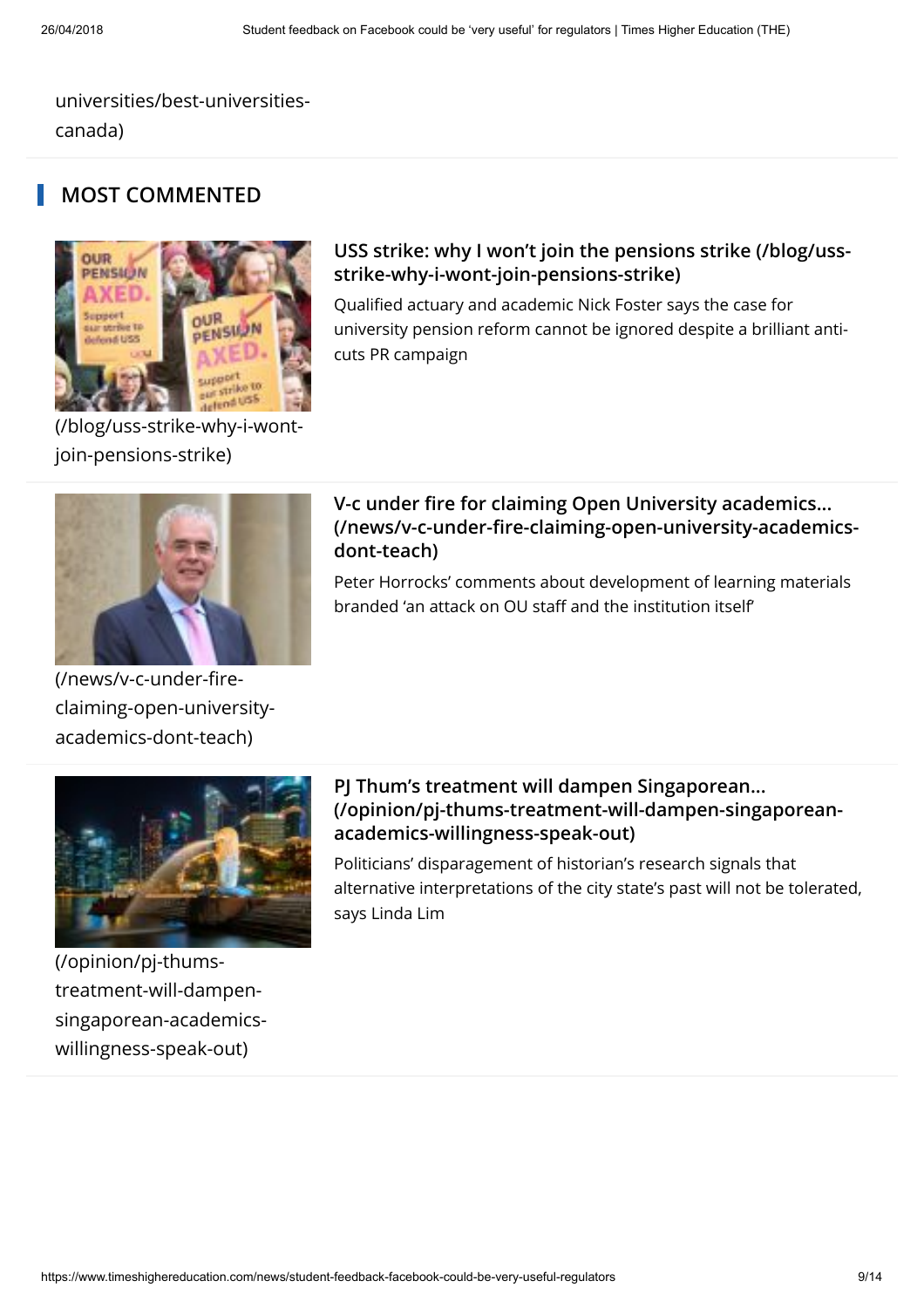

(/news/open-university-v-c[peter-horrocks-announces](https://www.timeshighereducation.com/news/open-university-v-c-peter-horrocks-announces-resignation)resignation)

### [Open University v-c Peter Horrocks announces resignation](https://www.timeshighereducation.com/news/open-university-v-c-peter-horrocks-announces-resignation) (/news/open-university-v-c-peter-horrocks-announcesresignation)

Vice-chancellor stands down after union members passed no confidence vote



#### [Clothes do not make the woman: what female academics](https://www.timeshighereducation.com/features/clothes-do-not-make-woman-what-female-academics-wear-subject-constant-scrutiny) wear... (/features/clothes-do-not-make-woman-whatfemale-academics-wear-subject-constant-scrutiny)

Women and their clothing are scrutinised more closely because men are seen as the norm in academia. Emma Rees considers the codes at play in what is supposedly a radical space

(/features/clothes-do-not[make-woman-what-female](https://www.timeshighereducation.com/features/clothes-do-not-make-woman-what-female-academics-wear-subject-constant-scrutiny)academics-wear-subjectconstant-scrutiny)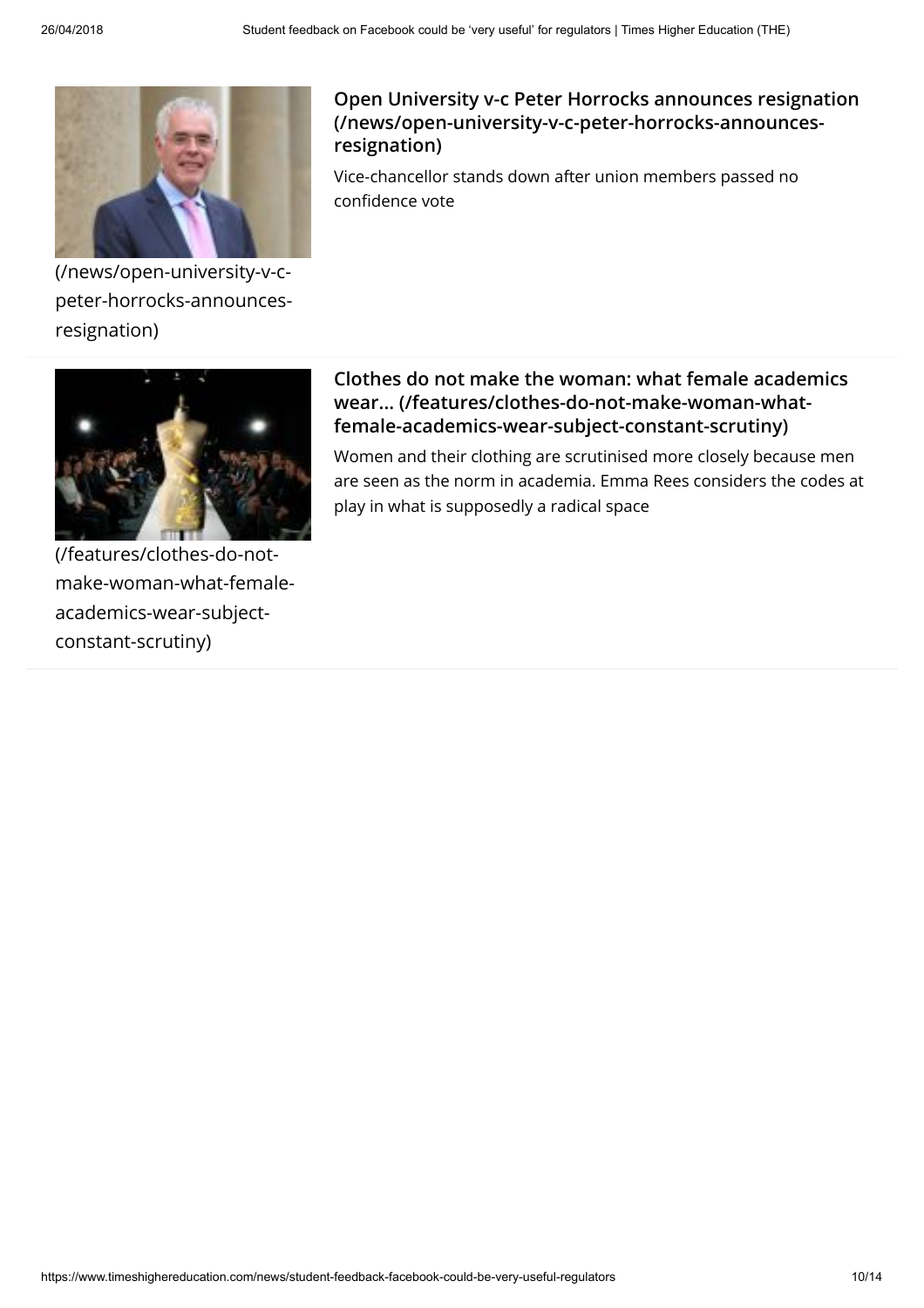# Tweets by [@timeshighered](https://twitter.com/timeshighered)

| THE | <b>TimesHigherEducation</b><br>@timeshighered<br>Better recognition of the wider social benefits of both teaching and<br>research would help universities regain public goodwill, says<br>@nick_petford timeshighereducation.com/opinion/value- |  |
|-----|-------------------------------------------------------------------------------------------------------------------------------------------------------------------------------------------------------------------------------------------------|--|
|     |                                                                                                                                                                                                                                                 |  |
|     | Value for money is not only about individuals<br>Better recognition of the wider social benefits of both teaching and research<br>timeshighereducation.com<br>12m                                                                               |  |
|     | <b>TimesHigherEducation</b><br>@timeshighered                                                                                                                                                                                                   |  |

[Embed](https://publish.twitter.com/?url=https%3A%2F%2Ftwitter.com%2Ftimeshighered) [View on Twitter](https://twitter.com/timeshighered)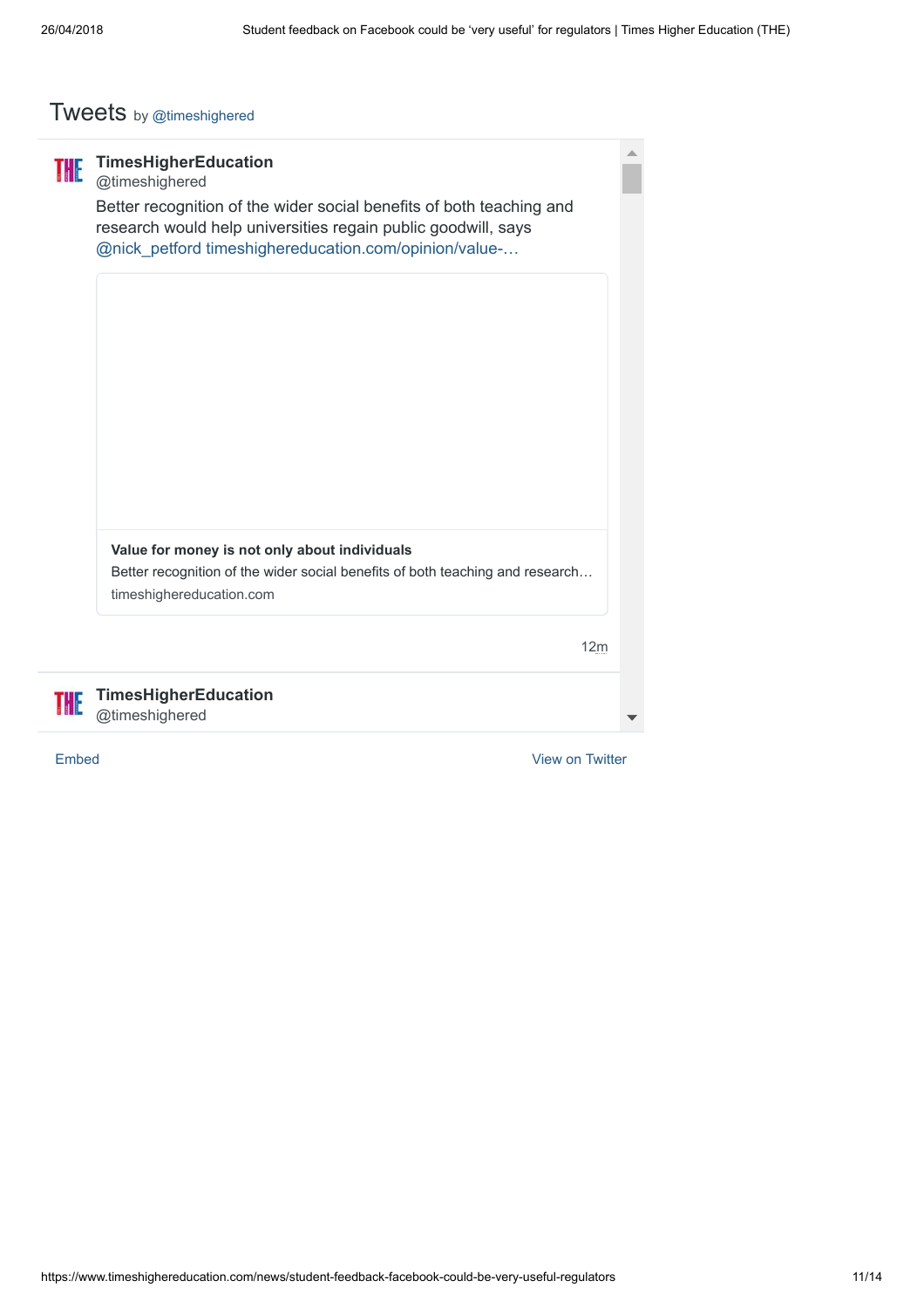

[\(/hub/p/earth-sciences-uj\)](https://www.timeshighereducation.com/hub/p/earth-sciences-uj)

# [Earth Sciences at UJ \(/hub/p/earth-sciences-uj\)](https://www.timeshighereducation.com/hub/p/earth-sciences-uj)

#### South Africa: The most valuable piece of minerals real estate in the world.

We are sitting on the world's...

Promoted by University of Johannesburg

### YOU MIGHT ALSO LIKE



(/opinion/moocs-are[solution-search-problem\)](https://www.timeshighereducation.com/opinion/moocs-are-solution-search-problem)

Moocs are a solution in search of a problem [\(/opinion/moocs-are-solution-search-problem\)](https://www.timeshighereducation.com/opinion/moocs-are-solution-search-problem) April 26, 2018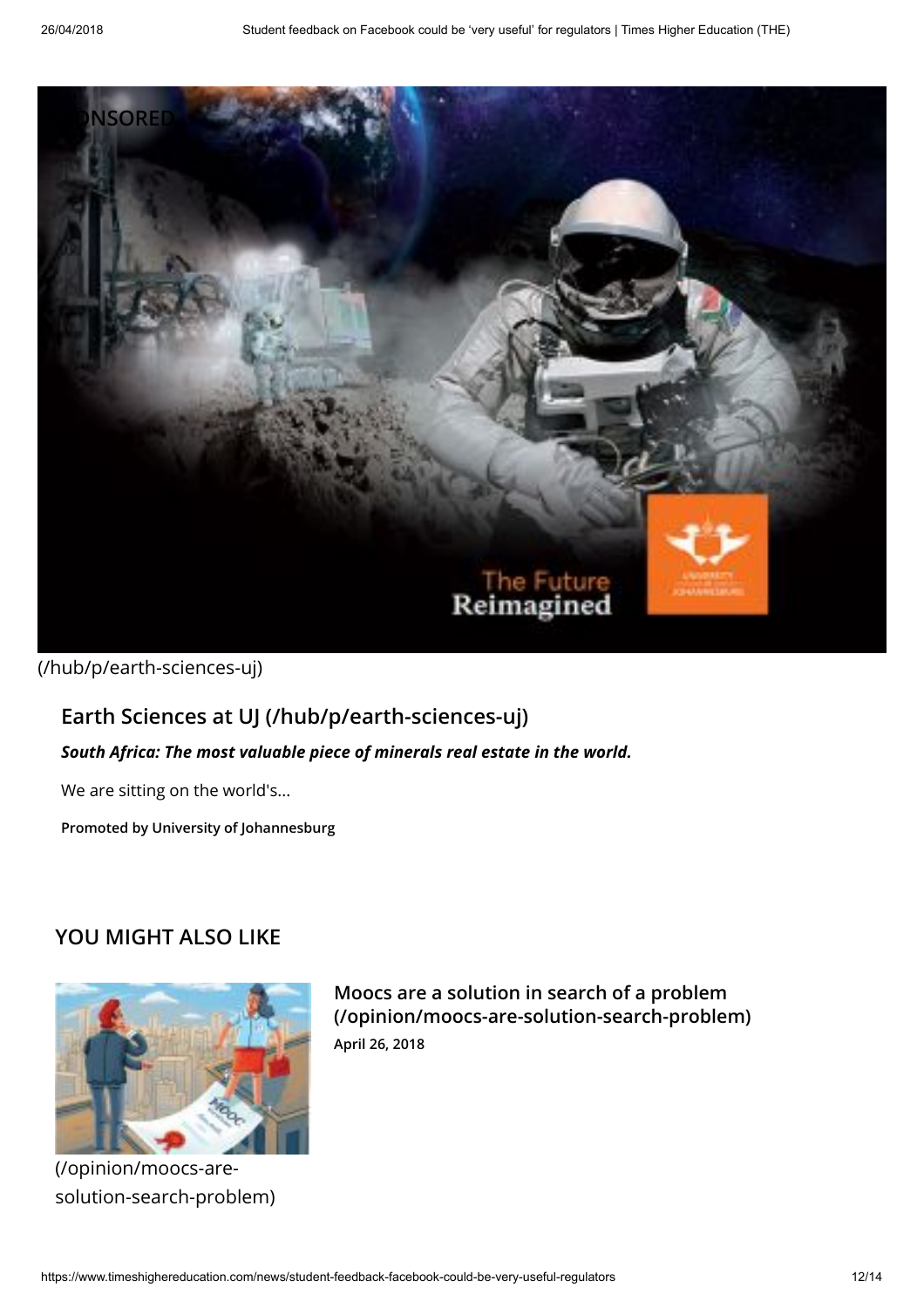

[Academic fraud a 'real challenge' to UK's quality assurance](https://www.timeshighereducation.com/news/academic-fraud-real-challenge-uks-quality-assurance) (/news/academic-fraud-real-challenge-uks-qualityassurance)

April 25, 2018

[\(/news/academic-fraud-real](https://www.timeshighereducation.com/news/academic-fraud-real-challenge-uks-quality-assurance)challenge-uks-qualityassurance)



Three years on campus 'should not be norm' in England, [says minister \(/news/three-years-campus-should-not-be](https://www.timeshighereducation.com/news/three-years-campus-should-not-be-norm-england-says-minister)norm-england-says-minister)

April 24, 2018

[\(/news/three-years-campus](https://www.timeshighereducation.com/news/three-years-campus-should-not-be-norm-england-says-minister)should-not-be-normengland-says-minister)



[\(/news/uks-elite-universities](https://www.timeshighereducation.com/news/uks-elite-universities-still-have-social-justice-problem)still-have-social-justiceproblem)

[UK's elite universities 'still have social justice problem'](https://www.timeshighereducation.com/news/uks-elite-universities-still-have-social-justice-problem) (/news/uks-elite-universities-still-have-social-justiceproblem) April 23, 2018

[Contact Us \(/contact-us\)](https://www.timeshighereducation.com/contact-us)

[About Us \(/about-us\)](https://www.timeshighereducation.com/about-us)

[Write for the THE \(/news/writing-for-times-higher-education/418274.article\)](https://www.timeshighereducation.com/news/writing-for-times-higher-education/418274.article)

[Terms & Conditions \(https://www.tes.com/terms/terms-and-conditions\)](https://www.tes.com/terms/terms-and-conditions)